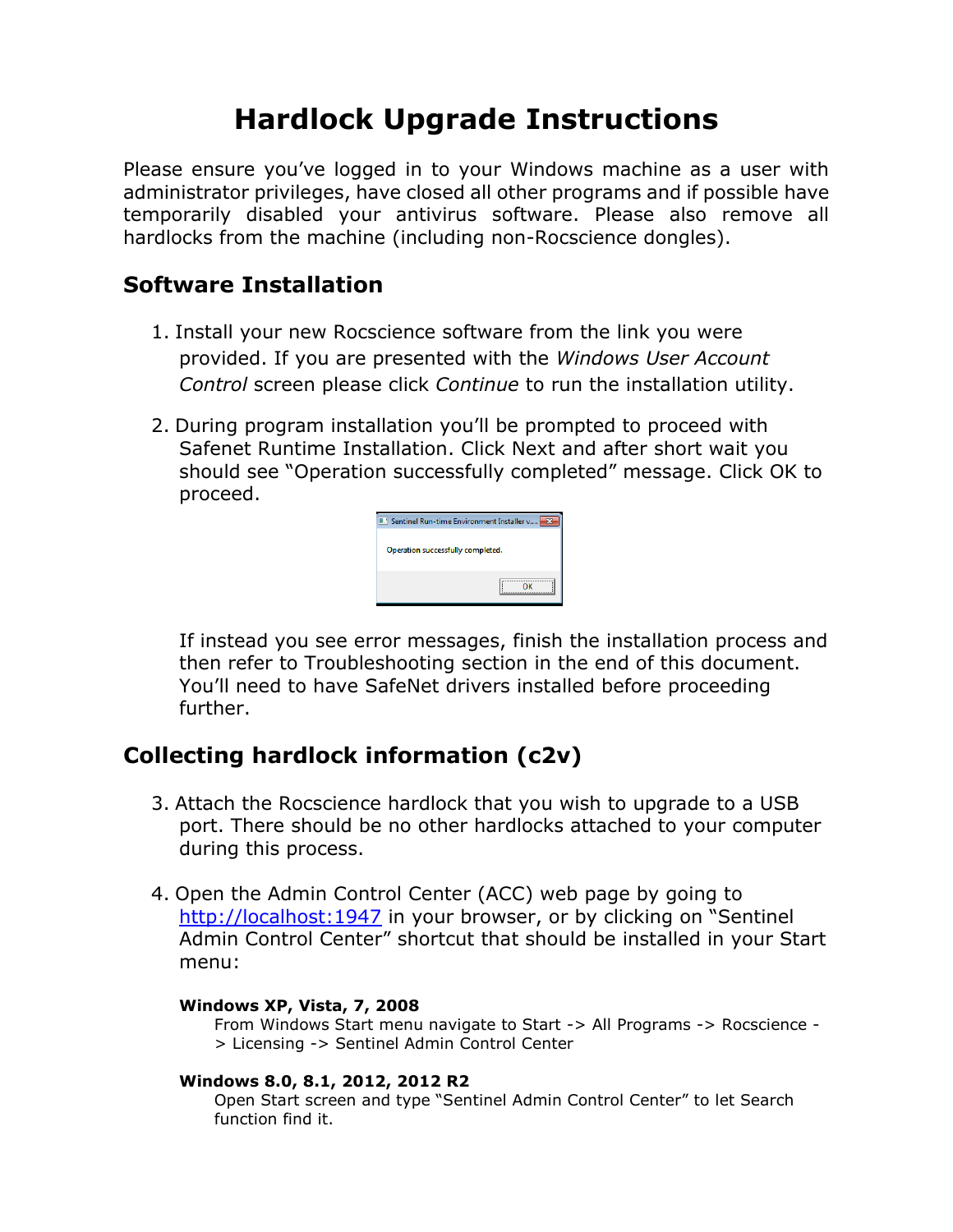5. Select the *Sentinel Keys* tab in the left pane. The *Vendor* should be Rocscience and *Key Type* should be *HASP HL Pro*. If you do not see a *HASP HL Pro* lock with vendor Rocscience then you have not properly attached the lock. Please write down the *Key ID* of the lock. In the screenshot below for example the *Key ID* is 33436613.

| SafeNet Sentinel ACC: Sen                |                   |            |                                    |                                           |           |               |      |                                 |            |                                      | lo Ci   | $\mathbf{x}$    |
|------------------------------------------|-------------------|------------|------------------------------------|-------------------------------------------|-----------|---------------|------|---------------------------------|------------|--------------------------------------|---------|-----------------|
| ← → C   bcalhost:1947/_int_/devices.html |                   |            |                                    |                                           |           |               |      |                                 |            |                                      | ☆ M O ≡ |                 |
| SafeNet.                                 |                   |            |                                    |                                           |           |               |      |                                 |            | <b>Sentinel Admin Control Center</b> |         |                 |
| Options                                  |                   |            | Sentinel Keys Available on KYLE-PC |                                           |           |               |      |                                 |            |                                      |         |                 |
| <b>Sentinel Keys</b>                     | # Location Vendor |            | Key ID                             | <b>Key Type</b>                           |           | Configuration |      | <b>Version</b> Sessions Actions |            |                                      |         |                 |
| Products<br>Features                     | Local<br>1        | Rocscience | 33436613                           | <b>HASP HL Pro</b>                        | в<br>- 13 |               | 3.25 |                                 | 1 Products | Features Sessions Blink on           |         |                 |
| <b>Sessions</b>                          | 2 Local           |            |                                    | Rocscience 647290100356 HASP SL Legacy TT |           |               | 2.31 |                                 |            | - Products Features Sessions         |         |                 |
| Update/Attach                            |                   |            |                                    |                                           |           |               |      |                                 |            |                                      |         |                 |
| Access Log                               |                   |            |                                    |                                           |           |               |      |                                 |            |                                      |         |                 |
| Configuration<br><b>Diagnostics</b>      |                   |            |                                    |                                           |           |               |      |                                 |            |                                      |         |                 |
| Help<br>About                            |                   |            |                                    |                                           |           |               |      |                                 |            |                                      |         |                 |
|                                          |                   |            |                                    |                                           |           |               |      |                                 |            |                                      |         |                 |
|                                          |                   |            |                                    |                                           |           |               |      |                                 |            |                                      |         |                 |
| 트                                        |                   |            |                                    |                                           |           |               |      |                                 |            |                                      |         |                 |
| More Languages                           |                   |            |                                    |                                           |           |               |      |                                 |            |                                      |         |                 |
|                                          |                   |            |                                    |                                           |           |               |      |                                 |            |                                      |         | <b>Help Top</b> |
|                                          |                   |            |                                    |                                           |           |               |      |                                 |            |                                      |         |                 |
|                                          |                   |            |                                    |                                           |           |               |      |                                 |            |                                      |         |                 |

6. If the version of the *HASP HL Pro* hardlock is less than **3.2** then you need to apply a firmware update to your lock. Close the ACC. If you don't need to apply firmware update proceed to step 10, otherwise follow next steps.

| Sentinel Keys Available on |                |                                                   |                 |            |                   |                                                |
|----------------------------|----------------|---------------------------------------------------|-----------------|------------|-------------------|------------------------------------------------|
| # Location                 | Vendor         | Key ID                                            | <b>Key Type</b> |            |                   | <b>Configuration Version Sessions Actions</b>  |
| Local                      | Rocscience     | 1794943614                                        | <b>HASP HL</b>  |            | 2.16              | - Sentinel Key Version<br><b>Not Supported</b> |
| $\sim$                     | $\blacksquare$ | <b>JJONESTITE CONSIDERATION AND CONSIDERATION</b> |                 | ---------- | $A \rightarrow A$ |                                                |

7. If you need to apply a firmware update to your lock, then download the firmware update program using the following link:

[http://www.rocscience.com/downloads/hardlock/HASP\\_HL\\_Firmware\\_Update.zip](http://www.rocscience.com/downloads/hardlock/HASP_HL_Firmware_Update.zip)

8. Unzip the *HASP\_HL\_Firmware\_Update.zip* file. Open the HASP\_HL\_Firmware\_Update folder and run the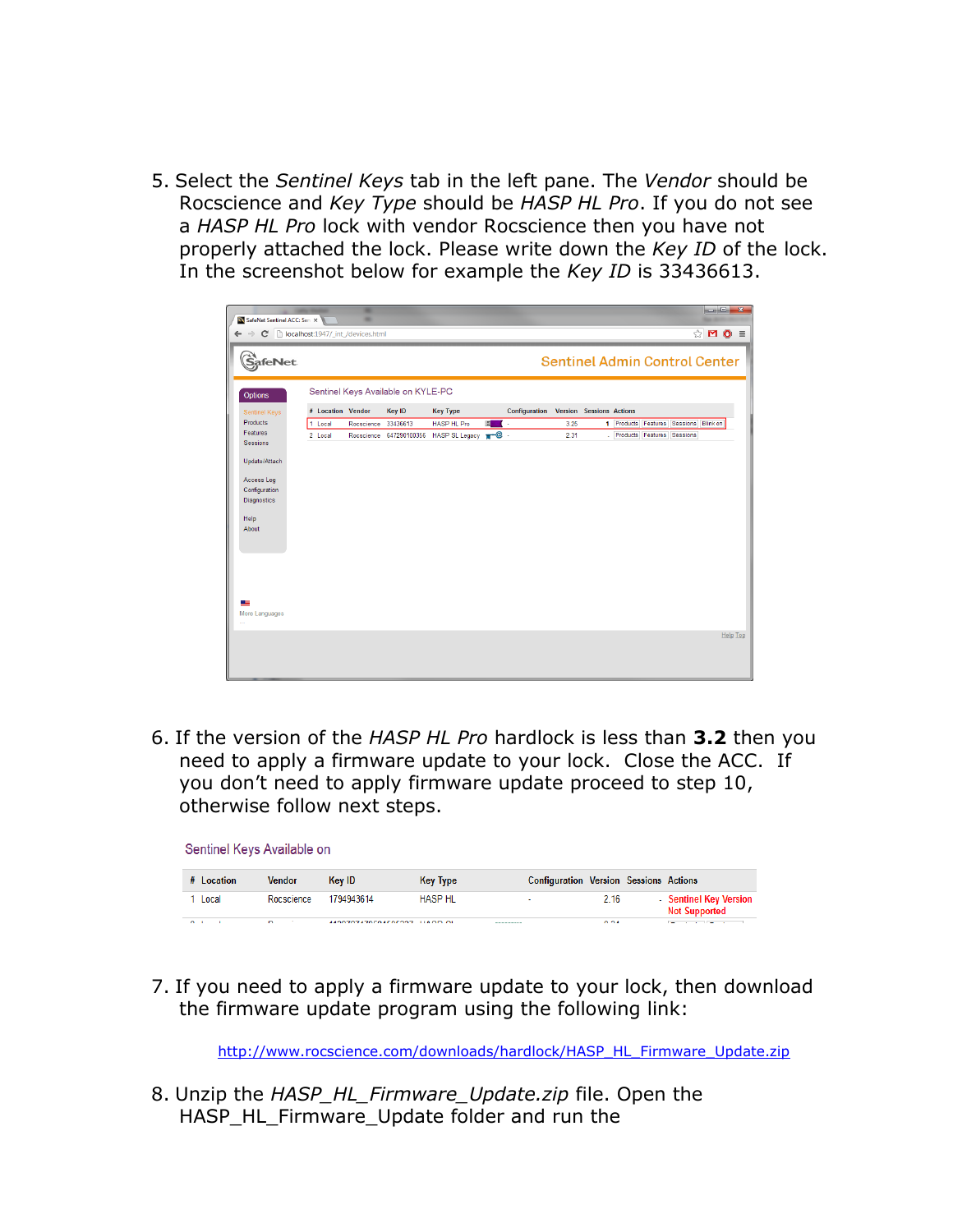**FirmwareUpdate.exe** file. Make sure that the lock is plugged in and is the only lock, then hit *Apply Update* button.

| <b>Sentinel HASP RUS</b>                                                                                                                                                                              | <b>10 B</b> |
|-------------------------------------------------------------------------------------------------------------------------------------------------------------------------------------------------------|-------------|
| Apply License Update                                                                                                                                                                                  |             |
| HASP HL firmware update utility                                                                                                                                                                       |             |
| This utility updates the firmware of HASP HL keys from older versions<br>(including legacy HASP HL version 2.16) to 3.25. The Sentinel HASP<br>functionality will be enabled for legacy HASP HL keys. |             |
| Note: Before clicking Apply Update, ensure that only one HASP HL<br>key is connected to the computer.                                                                                                 |             |
| Do NOT disconnect the key during the update process.<br>The update process may take a few minutes.                                                                                                    |             |
|                                                                                                                                                                                                       |             |
|                                                                                                                                                                                                       |             |
| <b>Apply Update</b>                                                                                                                                                                                   |             |
|                                                                                                                                                                                                       |             |

- 9. After applying the update, open the ACC again and select the *Sentinel Keys* tab in the left pane. Make sure the version number of the lock is now 3.25 and make sure you have copied down the correct Key ID of the lock.
- 10. Open the *Rocscience RUS Utility* from Start menu shortcut by going to Start -> All Programs -> Rocscience -> Licensing -> Rocscience RUS Utility.



- 11. Ensure the "*Update of an existing protection key"* option is selected and press the *Collect Information* button
- 12. A window may be presented asking you to select a protection key. If this window is not presented please continue to next step. If the window is presented, please select the key with *Key Type* of *HL*. If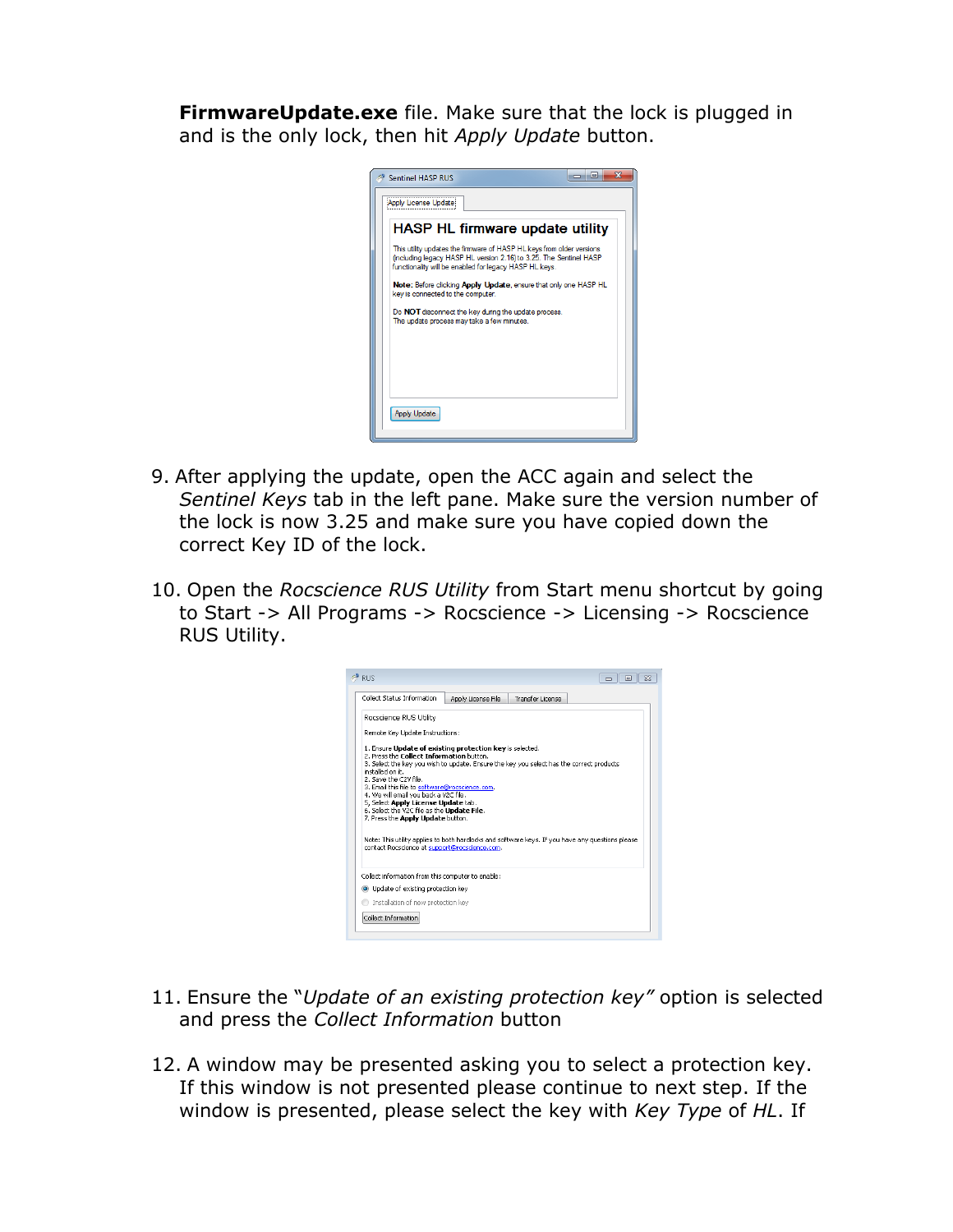there is more than one *HL* key please remove all other locks from the computer and hit *Refresh*. See the screenshot below. Also, please ensure the *Key ID* matches the one you recorded earlier.

| <b>Key Type</b> | Key ID   | <b>Creation Date</b> | Products            |
|-----------------|----------|----------------------|---------------------|
| HL.             | 33436613 | 17.02.2005           | Employee Suite [HL] |
| SL-Legacy       |          |                      |                     |

13. You will be asked to save a C2V file on your PC. Please save this file and email it to [software@rocscience.com](mailto:software@rocscience.com) along with the hardlock number being updated, for example 1234A.

## **Updating hardlock with v2c**

We will send you back a V2C file by email as soon as possible. Once you apply it to the lock your software will be ready to use.

- 1. When you receive the V2C file by email, save it to your hard drive.
- 2. Ensure that hardlock is still attached to a USB port on your computer.
- 3. Open the *Rocscience RUS Utility* again and select the *Apply License File* tab.
- 4. Click on the button beside *Update File* and select the V2C file to open.
- 5. Click the *Apply Update* button.
- 6. If update was successful you should now be able to run your new Rocscience application. If you encounter a problem, please e-mail us a screenshot of an error message.